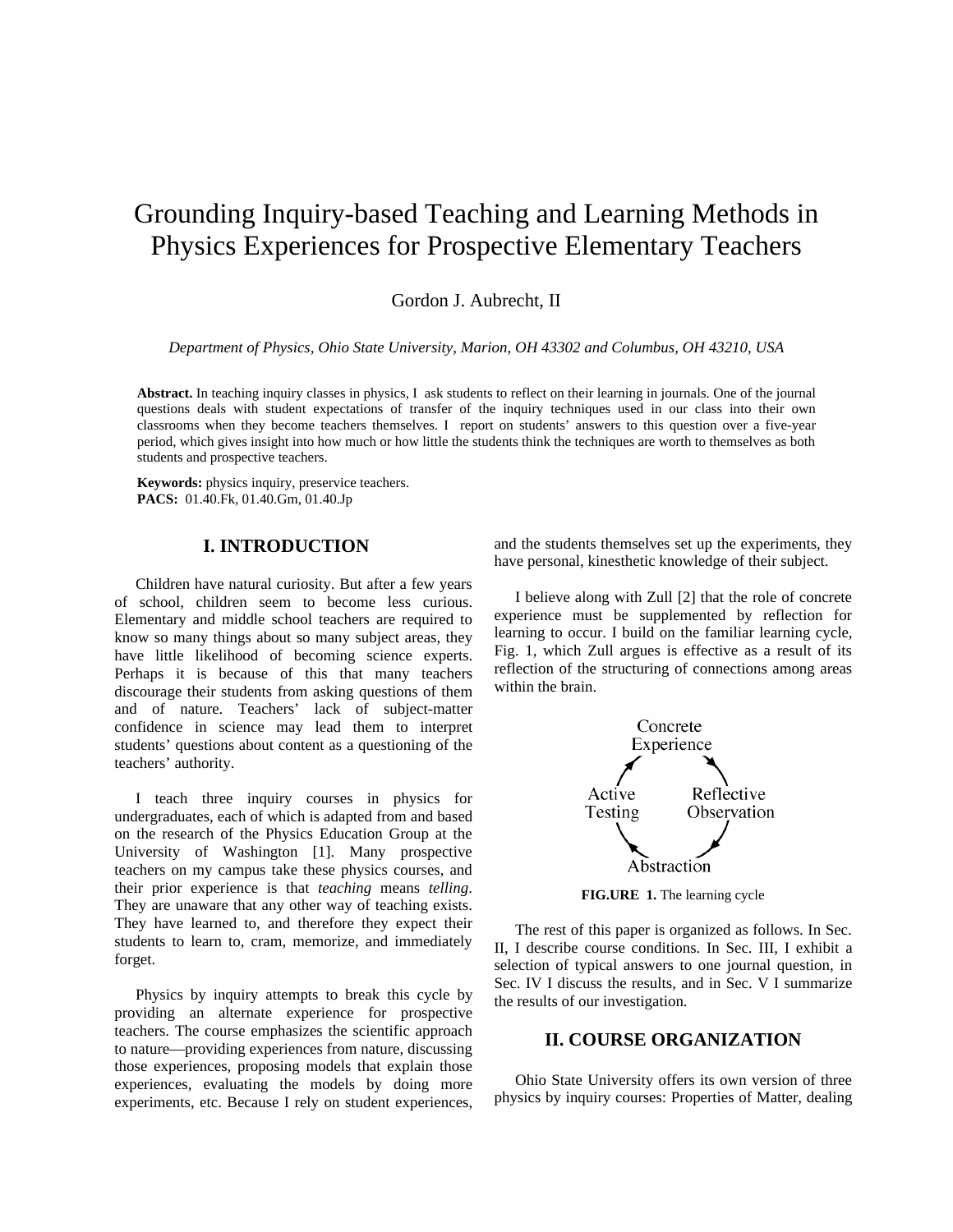with mass, area, volume, density, and concentration; Electric Circuits, dealing with current and potential difference in the context of arrangements of batteries, bulbs, and wires; and Optics and Astronomy, dealing with single and multiple sources of light, shadows, and effects of the motion of the moon and sun. OSU uses the *Physics by Inquiry* books [3] as course textbooks. Typically, under 100 pages of the text will have been covered by the end of a one-quarter (10 week) course.

Physics by inquiry courses are taught in a way that encourages students to cooperate (students must work in groups.) It tries to assure student mastery of the topics. The syllabus they are given the first day of class shows students that only about half (53%) the final course grade comes from examinations. The remainder of the grade is based on attendance (which is important for both understanding and group success), homework, reworked pretests, and journals.

The courses are taught with concept mastery in mind (while complete mastery is not always gained, the average course grade is near a  $B+$ ). The research basis of the materials is the elicit-confront-resolve model of learning. Most students come with ideas, which are brought forward by asking students to make a prediction (the question being determined by research on student thinking about the subject to elicit student answers inconsistent with reality), by doing an experiment that shows that the actual working of nature is discrepant from the expected student response, and by helping students build a model that encompasses the experimental results, resolving apparent discrepancies. Models are continually revisited and form the basis of student reasoning on the topics.

One important feature of the course is a complete lack of any lecture. Teachers interact with students mainly through discussions with the individual groups at appropriate points, called checkpoints, in the book. (I proffer help as needed, of course.) Students are led to construct their own (group) understanding of the phenomena being studied. The discussions follow from questions the instructor bases on the material covered since the previous checkpoint. Reflection is supported in several ways: group discussions, questioning at checkpoints, reworking of pretests, and the journal.

# **III. JOURNAL QUESTIONS ON INQUIRY**

As noted above, the journal is an important component of the course. In it, I solicit answers to both content and course-related questions. The journal topic for week 6 provides information on students' likelihood of using inquiry themselves when they become teachers.

The questions are posed as follows: "For the following four questions only, imagine you are an elementary or middle school teacher. (1) What physics concepts taught so far in this class could be taught in your classroom? Would you teach the concepts the same way you learned them or modify their presentation depending on the age of the students? If you modify, how would you do that? (2) How would you adapt the structure of the material to work in a time period of about 45 minutes each day? (3) Would you use the same inquiry method of teaching as the instructors are doing right now? Why or why not? Would it be necessary to modify the teaching method also? (4) How would you keep elementary or middle school students on track in a group effort? How would you determine whether the group is functioning, and how strict you should be with students who are disrupting the group and/or falling behind?"

In this paper, I consider the student responses only to the underlined parts (treated as one question) contained within the larger set of questions. I categorized the responses into the following six categories:

•yes

•yes, but ... [something more than the "inquiry" as used in our class, but without major changes]

•yes, but have some lecture

•have students do some experiments, but teach mostly by lecturing, giving demonstrations

•probably not, absolutely not

•don't know (what the student would do if a teacher).

In addition, I noted whether students said they would plan to do experiments or referred to experiments or demonstrations in their response.



**FIGURE 2.** Student responses to whether they plan to use inquiry in their own future classes.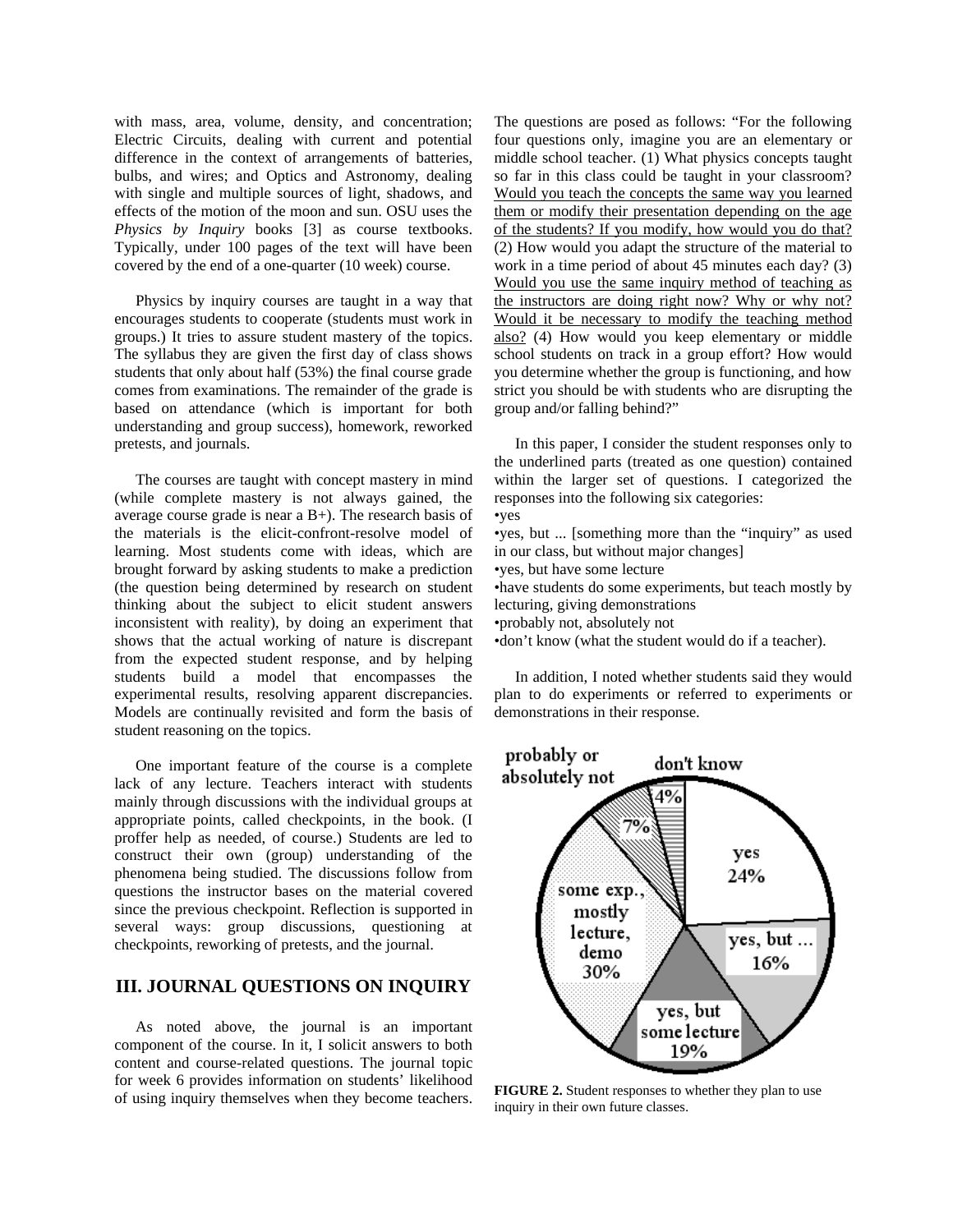The responses of the 251 students included in this preliminary study fall into categories as shown in Fig. 2. About one-quarter plan to use the unmodified inquiry method, while one student in six plans to use the method, with slight modification, in teaching in the future. Only about one-tenth of students are adamantly opposed to using the method. To provide more context, selected student statements that fall into each category are provided below. The range of the answers gives a sense of student thinking that the summary table cannot.

#### *Yes*

"I can't think of a better way to teach science in general. Hands on experience is something I think would promote student interest as well as learning."

"I would use the same class structure as we are using now. It gets REALLY frustrating at times ... BUT I'm learning a lot because of the way that the class is set up." "I realize now why it is so important to communicate in a simple, clear, and precise manner; it is easy to get lost, lose interest and understanding when the person explaining or demonstrating throws in everything and the kitchen sink and most of the babble ..."

"I think using the inquiry method could be just as effective on younger students as it is on college students, so I would probably use it."

#### *Yes, But ...*

"The way it is taught in class seems to be one of the most effective but I think I would step down on some of the more complex parts (such as math)."

"I would let the students learn on their own to a certain point but as previously stated i [sic] would try to help the students as much as they needed."

"I would use the inquiry method but I wouldn't allow students (groups of students) to work at their own pace."

"I think I would not lecture, but give some guidelines and something to think about before they perform the experiments."

#### *Yes, but Have Some Lecture*

"I think we would work as one big group instead of more than one since they will probably be less likely to get work done and understand concepts on their own or just working with each other."

"I would modify the material, I would leaev [sic] it to major concepts only, and I wouldn't put as much emphases on a complete understanding, as I would on just knowing the material."

"I would do it much the same way done in this class but probably demonstrate a few things in each section first before turning them loose."

"Students enjoy demos or lab but they need to be structured and expectation set from the beginning and the paper work to keep track would be tremendous."

"I would discuss the main points of the concept but still have them try it. I feel that experimentation is still a good method."

# *Have Students Do Some Experiments, but Teach Mostly by Lecturing, Giving Demonstrations*

 "Just teaching them the basic idea of how these things work and having them perform some exercises to see the ideas in motion would suffice."

"I would still use prediction but by raise of hand or group discussion. Then perform the experiment, check against predictions and discuss reasons for results."

"I don't think that I would require them to do as much thinking on their own, I would definitly [sic] help them out a lot more."

"... the teacher would have to just tell the students what certain things are ..."

"... less inqury [sic] and more demonstration, allowing the students to tell what happened ..."

"I need to give them information instead of let [sic] them think because they are too young for that method."

"I don't think that it would be necessary for me to use

inquiry with my students because it might be too hard for them to think of things on their own, however if they understood the concept well enough then I would go into some inquiry"

"I just don't think it feasible, so it would become a demonstration in front of the class asking questions and having the students assist me as one large group to figure out the answers, having me perform a couple of the different ideas."

#### *Probably Not, Absolutely Not*

"I think that the inquary [sic] idea is a joke. I do not feel that is benificail [sic] at all."

"I would teach them the concepts through lectures and class demonstrations."

"I would not use the same inquiry method of teaching as the instructors are right now. Why, because it would be too compilicated [sic] for the students."

"I would not use the inquiry method. I would probably just instruct while they tried doing it themselves at their desks, and then asked them questions as a class, like why do you think that the candy had the same mass of the square nut?"

"I do not think that elementary kids could find these things out on their own."

"I wouldn't use the inquiry method......just because it takes too long for a class of 30 YOUNGER students to grasp. I would teach with experiments as well as lectures and explanations."